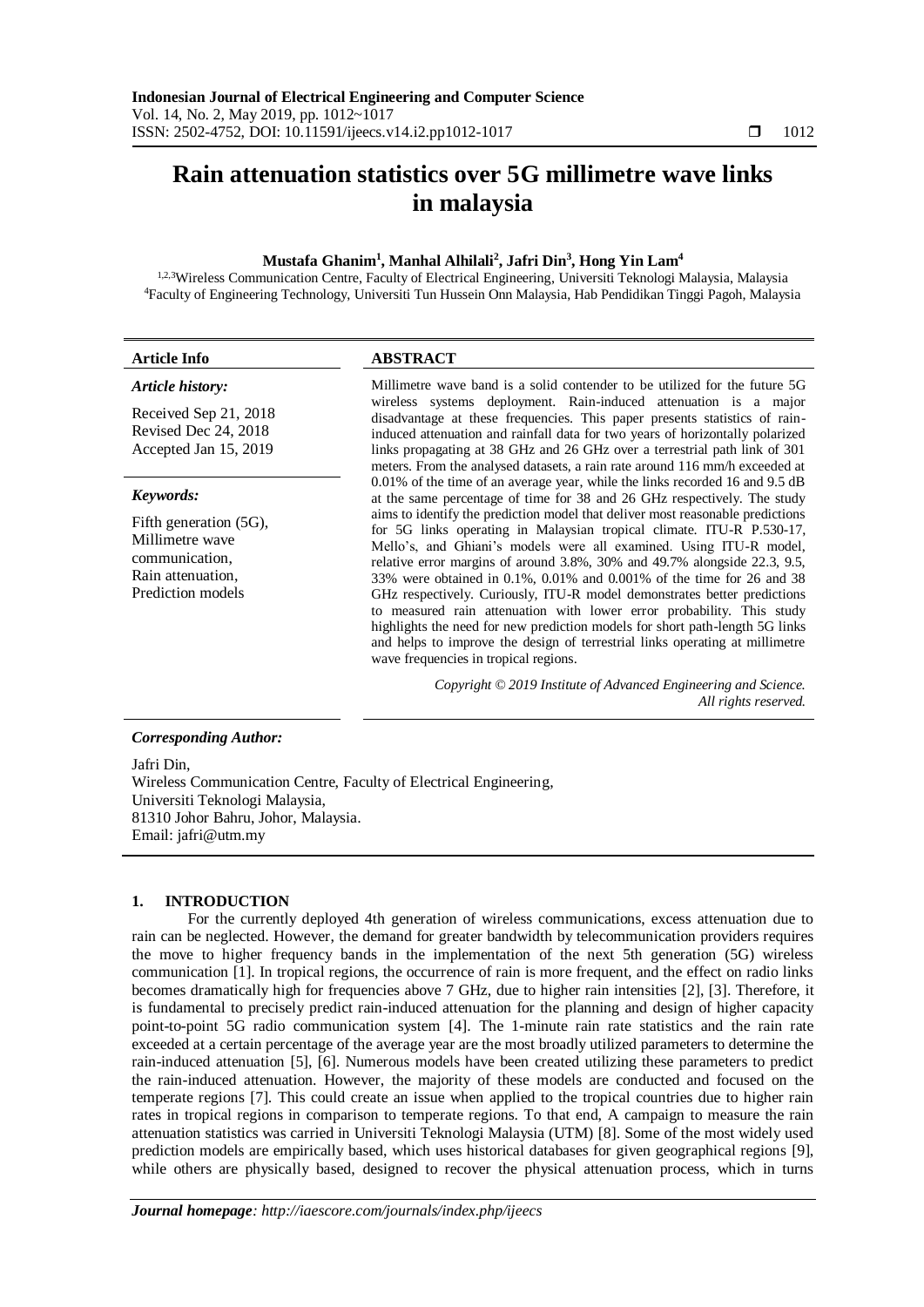requires more parameters and longer time to process [10]. Many studies have analysed rain attenuation extensively and various models to overcome the issue have been developed [9]-[12] that primarily enhance the ITU-R P. 530-17 [13] for specific scenarios.

This study investigate three established rain attenuation models, selected to address different types and assumptions used while designing the models, namely, ITU-R P. 530-17 [13] which is the most widely used, Mello model [9] which is usually used in tropical regions, Ghiani's model [14] which is a new physical based model.

The following sections are organized as follow: In Section 2, prediction models used for the estimation of rain attenuation are briefly discussed. Followed by the system setup, and data collection procedure is discussed. Result and discussion section summarize the accuracy of prediction models. Finally, a conclusion is given in Section 5, and the possible future research based on the findings is presented.

### **2. RAIN ATTENUATION PREDICTION MODELS**

Rain-induced attenuation usually presented as the product of rain specific attenuation  $\gamma_R$  (dB/km) and the effective propagation path-length  $d_{eff}$ (km) [15]. The rain-induced attenuation, A (dB), above p percent of time is then defined as:

$$
A = \gamma_R d_{eff} = \gamma_R d * r \tag{1}
$$

where *d* is the actual path-length in km, and  $r$  is path reduction factor at  $p$  percentage of time.

In the ITU-R recommendation P.838–3 [15], the technique to calculate the specific attenuation from the rain intensity was described. The specific rain attenuation,  $\gamma_R$  (dB/km) is computed from the rain rate R (mm/h) exceeded at  $p$  percent of the time by applying the power-law relationship as,

$$
\gamma_R = kR^{\alpha} \tag{2}
$$

where,  $k$  and  $\alpha$  are frequency dependent coefficients. These constants can be found in the recommendation tables. Due to the rainfall non-uniformity along the propagation path, a reduction factor of the actual link path-length is presented to reduce the effective path length [10]. However, for shorter links the reduction factor takes values larger than unity, to overcome the model's initial design assumptions. Each model addresses this problem in different way. In this paper three different models included, those of the ITU-R Model [13], Mello's model [9], Ghiani's model [14], these models are briefly explained in the following subsections.

#### **2.1. ITU-R P.530.17 Model**

The ITU-R recommendation [13] presents the rain attenuation, as described earlier in 2, depending on the path reduction factor, which considers the time-space variability of rain intensity along path. The following reduction factor is presented

$$
r = \frac{1}{0.477d^{0.633} R_{0.01}^{0.073 \times} f^{0.123} - 10.579(1 - \exp(-0.024d))}
$$
(3)

where  $r$  is the distance factor,  $f$ , is the frequency in GHz,  $d$ , is the distance. The maximum value of  $r$  is capped at 2.5.

The resulted rainfall attenuation value exceeded at 0.01% of the time in an average year, is scaled by an empirical formula to other percentages of time between 1% and 0.001% by using the following equation:

$$
\frac{A_p}{A_{0.01}} = C_1 p^C C_2 + C_3 \log 10p \tag{4}
$$

where,

$$
\begin{cases}\nC_1 = (0.07^{c_0})(0.12^{(1-c_0)}) \\
C_2 = 0.855C_0 + 0.546(1 - C_0) \\
C_3 = 0.139 C_0 + 0.043(1 - C_0)\n\end{cases}
$$
\n(5)

And,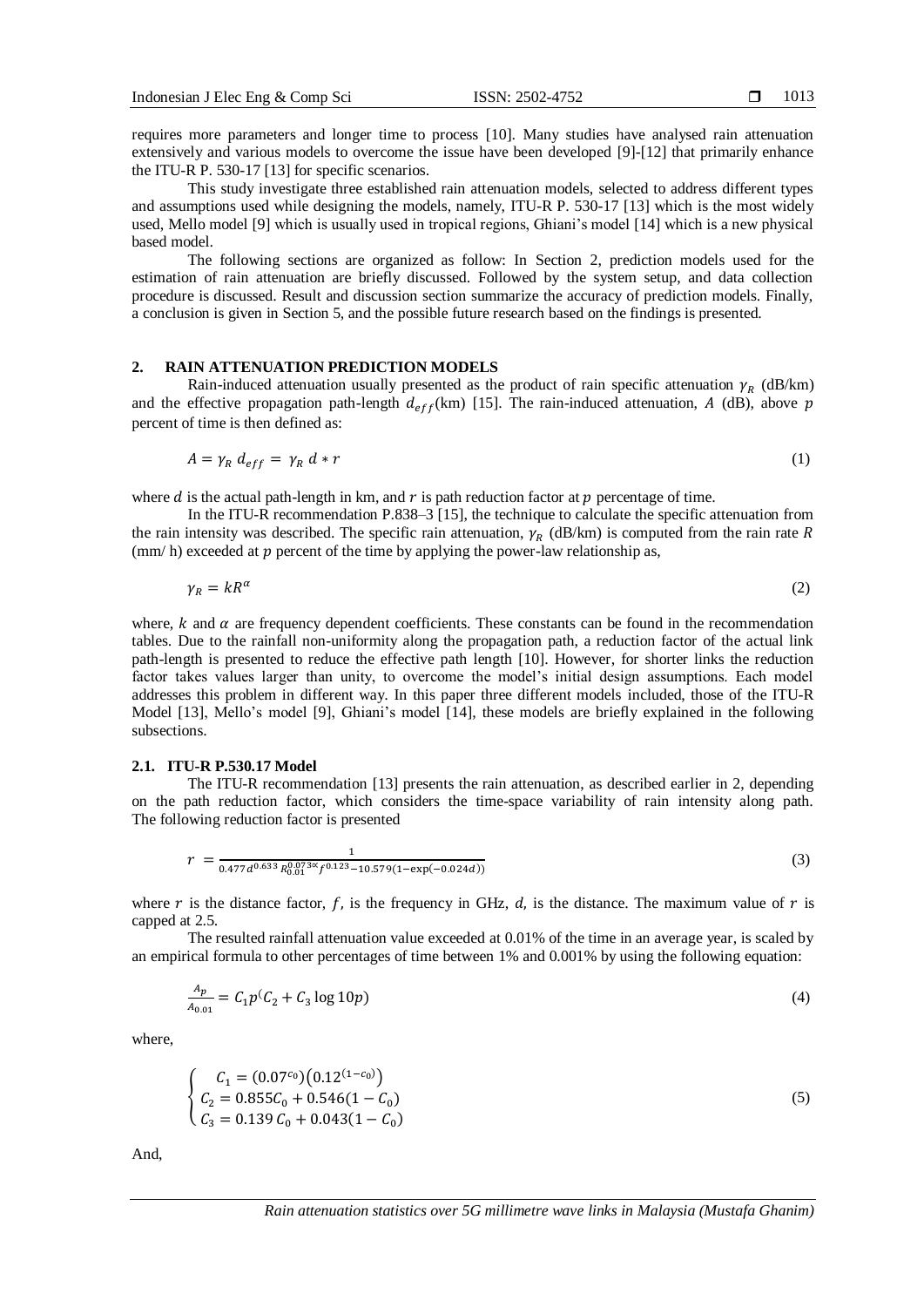$$
C_0 = \begin{cases} 0.12 + 0.4(\log_{10} \left(\frac{f}{10}\right)^{0.8} f \ge 10GHz \\ 0.12 f < 10GHz \end{cases} \tag{6}
$$

This model is recommended to be used worldwide, by providing locally measured rain rates, or by using ITU-R maps, it can help in the prediction for any frequency between 1 and 100 GHz with path-lengths up to 60 km.

#### **2.2. Mello's Model**

This model uses multiple non-linear regressions to obtain the required numerical coefficients from rain rate and rain cell diameter. And was initially designed using the databanks provided the ITU-R. Mello [9] have used similar procedure as done in [13] which is used by the presented ITU-R model, and overcome the limitation of the ITU-R model by using the complete rainfall distribution as the models input, and keep using the reduction factor parameters from the ITU-R model. In order to correct these limitations, a new effective rainfall rate coefficient  $(R_{eff})$  was developed., which helps to predict the rain-induced attenuation complementary cumulative distribution function (CCDF) instead of a single percentage of time, and can be computed as:

$$
A_p = \gamma_R \cdot d_{eff} = k(R_{eff}(R,d))^{\alpha} \frac{1}{1 + \frac{d}{d_0(R)}}
$$
\n(7)

where,

$$
d_{eff} = \frac{1}{1 + \frac{d}{d_0}} d = rd \tag{8}
$$

here  $d$  is the link path-length,  $r$  as presented earlier, the path reduction factor. The definition for  $R_{eff}$  and equivalent rain cell diameter  $d_0$  is then given by:

$$
R_{eff} = 1.763R^{0.753 + \frac{0.197}{d}} \tag{9}
$$

$$
d_0 = 119R^{-0.244} \tag{10}
$$

Multiple nonlinear regressions are used to obtain the numerical coefficients in (9) and (10), using the databanks provided the ITU-R.

## **2.3. Ghiani Model**

Ghiani [14] has developed novel physically based approach to model the rain attenuation affecting terrestrial links. This model is devised by simulating the interaction between terrestrial links and synthetic rain maps, which are specifically exploited to investigate the path reduction factor, considering the spatial inhomogeneity of rainfall along the link. The accuracy of the proposed model was tested against the MultiEXCELL-derived rain attenuation statistics and against the independent set of experimental data included in the DBSG3 database made available by ITU-R. The rain attenuation exceeded with probability  $p$ in an average year can be calculated as

$$
A(p,d) = KR(p)^{\alpha} d\big[a(d)e^{-b(d)R(p)} + c(d)\big]
$$
\n(11)

where  $R(p)$ , extracted from the local input rain rate complementary cumulative distribution function (CCDF), is the rain rate exceeded with probability  $p$ , coefficients  $a$ ,  $b$ , and  $c$  are defined as:

$$
\begin{cases}\na = -0.8743e^{-0.1111d} + 0.9061 \\
b = -0.0931e^{-0.0183d} + 0.1002 \\
c = -0.6613e^{-0.178d} + 0.3965\n\end{cases}
$$
\n(12)

## **3. SYSTEM SETUP AND DATA COLLECTION**

Two experimental millimetre wave links operates at 26 and 38 GHz were mounted at UTM Johor campus [5]. The links were set between the roof of microwave lab and the second transceiver was installed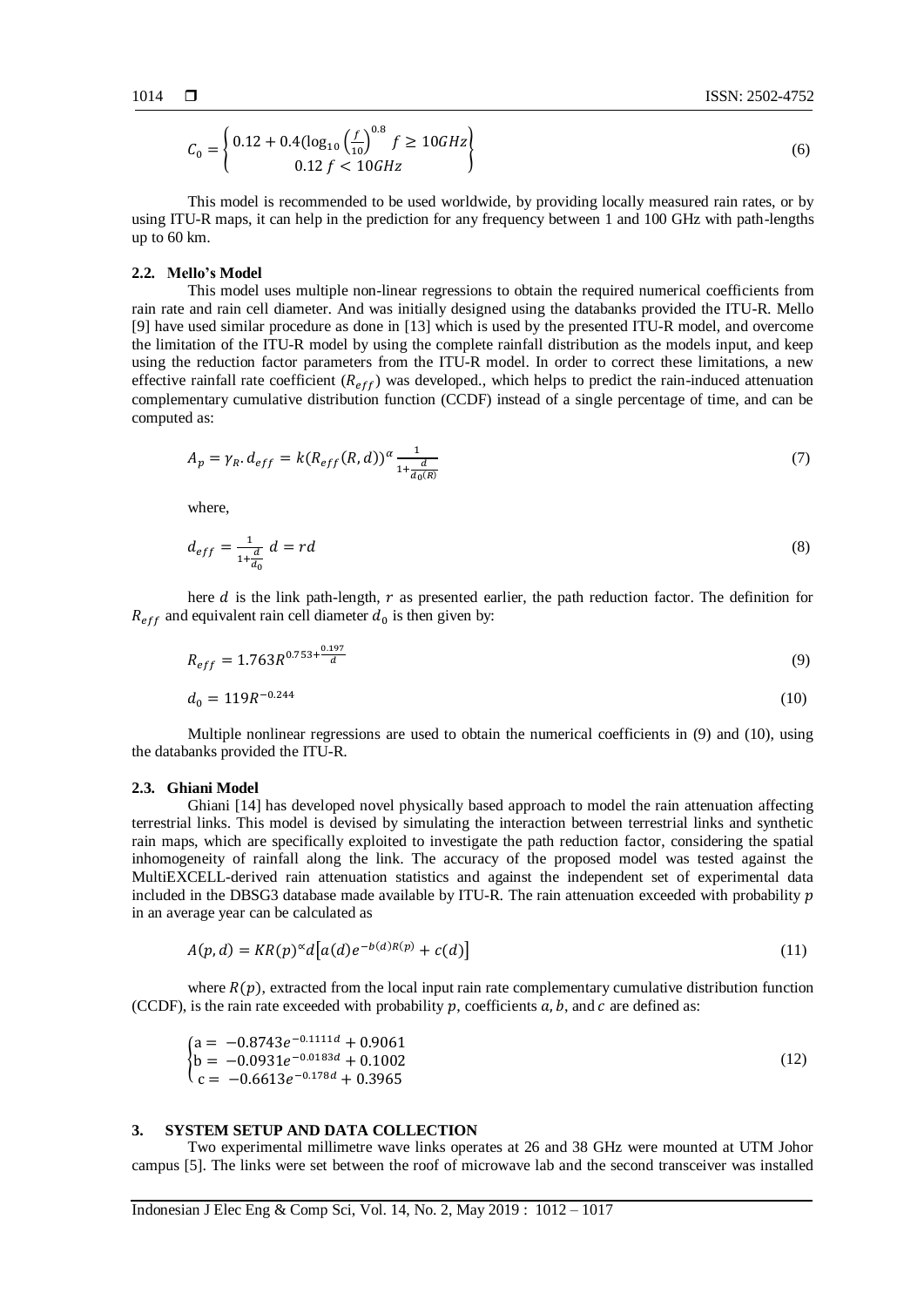on a telecom tower with a path-length between the two antennas of 301 meters. Both antennas are covered by radomes to prevent wetting antenna conditions. The Automatic gain control output level of the antenna unit is then connected to a PC using a data acquisition system and the sampling interval was set to 1-second. The logged data then stored into databank using C language written. The data was collected over duration of 24 months and a satisfactory data availability of 99.95% was achieved.

A tipping-bucket rain gauge with tip size of 0.2 mm was set up on the same roof. The rain gauge added a time stamp for each tip with 0.1 second resolution. Similar method to calculate 1-minute rain rate used in [16] is used for to present the data in 1-minute integration time. For 0.01% of the time the 1-minute rain rate was found to be around 116 mm/h at the measurement site. Figure 1 show the rain-induced attenuation versus rain rate for both investigated links of 38 and 26 GHz. The attenuation reaches up to 25 dB on the 38 GHz link, and 16 on the 26 GHz link. This highlight that even with short link distance, that will be used for 5G applications, the rain attenuation should not be underestimated.



Figure 1. Distribution of rain attenuation versus rain rate

## **4. RESULT AND DISCUSSIONS**

Figure 2 presents the prediction error plots of ITU-R Model versus rainfall rates for 38 and 26 GHz under horizontal polarization respectively.



Figure 2. ITU-R P.530-17 prediction error with rain rate

It was found that the error in prediction is higher for 38 GHz link as compared to 26 GHz. The prediction error increases with higher rain rate, due to the initial design of the model based on the data bank from temperate regions, where the rain rates will not reach these high values.

Figure 3 present comparison between the measured values for 38 and 26 GHz links, and the selected attenuation models. The ITU-R prediction slightly overestimated the rain attenuation and the highest disparity was 8 dB at 38 GHz link. The disparity might be due to the fact that the initial design factors investigated to predict the rain attenuation in the model have not considered the propagation tropical rain.

*Rain attenuation statistics over 5G millimetre wave links in Malaysia (Mustafa Ghanim)*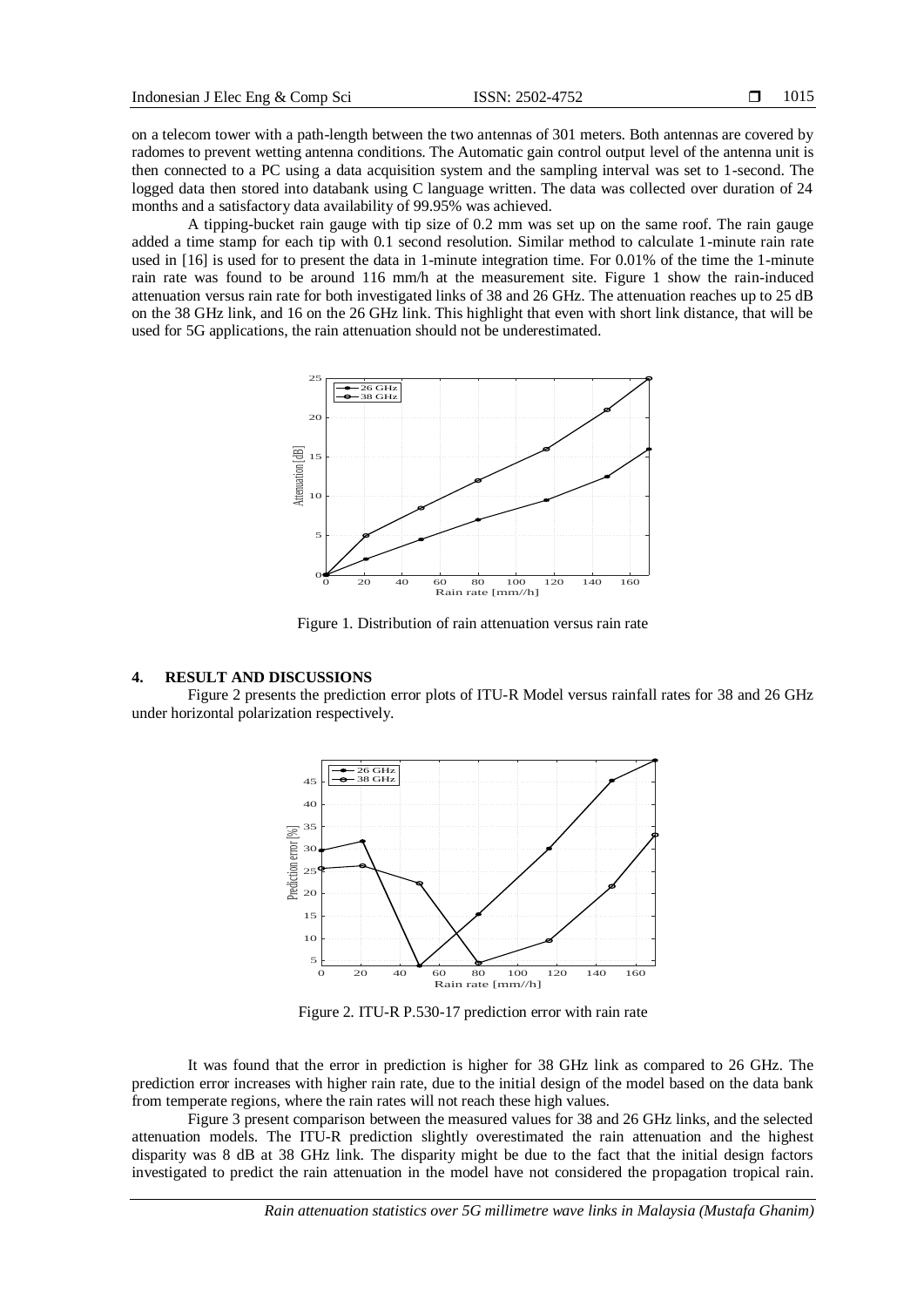Additionally, ITU-R P. 530-17 is designed for link with path-length longer than 1 km. ITU-R P.530-17, and Ghiani's models give closer estimates to the measured CCDFs of rain attenuation. Large overestimate is shown by Mello's model. The ITU-R model prediction was the most suitable and generated fewer disparities between measured rain attenuation values and the predictions in comparison to other models.



Figure 3. CCDF of rain attenuation compared with prediction models at various time percentages for 38 and 26 GHz

The Mello model shows excessive overestimation. As an example, Mello predicts 25.4, 72.2, 116 dB at 0.1%, 0.01%, 0.001% of the time for 38 GHz link, this might be due to the design of the model based on long-path links. Table 1 shows the measured and predicted attenuation values for 26 and 38 GHz links at critical percentages of the time.

Table 1. Attenuation Values for 0.1, 0.01, 0.001% of the Time for 26 and 38 Ghz Links

|                     |          |       | 26 GHz |       | 38 GHz   |       |        |       |
|---------------------|----------|-------|--------|-------|----------|-------|--------|-------|
|                     | measured | ITU-R | Ghiani | Mello | measured | ITU-R | Ghiani | Mello |
| Time percentage (%) | (dB)     | (dB)  | dB)    | (dB)  | (dB)     | (dB)  | (dB)   | (dB)  |
| 0.1                 | 4.5      | 4.67  | 2.12   | 20.96 | 8.5      | 6.6   | 3.31   | 25.4  |
| 0.01                | 9.5      | 12.35 | 7.04   | 67.61 | 16       | 17.51 | 9.65   | 72.2  |
| 0.001               | 16       | 23.97 | 12.52  | .15.1 | 25       | 33.27 | 16.11  | 116   |

The relative error figure ( $\varepsilon(p)$ ), is presented to measure the appropriateness for each of the model. And further comparisons are done through the calculation of Standard Deviation (STD) and Root Mean Square (RMS), to examine the performance of the ITU-R, Mello's, and Ghiani's models. The error figure used to examine the accuracy of the prediction models is given by:

$$
\varepsilon(p) = \frac{A_{p,predicted} - A_{p, measured}}{A_{p, measured}} \times 100
$$
\n(13)

The calculated  $\varepsilon(p)$ , Standard Deviation (STD) and Root Mean Square (RMS) means for each model are listed in Table 2 for 26 and 38 GHz respectively.

As can be noted from the table, Mello's model shows higher relative error compared to ITU-R model and Ghiani's models, which is apparent with the increased STD and RMS values. For that, ITU-R, Ghaini's models give better prediction alongside the measured rain attenuation.

Table 2. Percentage Error Obtained Over the Interval 0.001–1% for 26, 38 Ghz

|                       |              | 26 GHz        |        | 38 Ghz |        |       |  |
|-----------------------|--------------|---------------|--------|--------|--------|-------|--|
|                       | <b>ITU-R</b> | <b>Ghiani</b> | Mello  | ITU-R  | Ghiani | Mello |  |
| $\varepsilon(p)$ mean | 29.3         | 30 0<br>ے ۔ ک | 406.43 |        | 46.4   | 218.8 |  |
| <b>RMS</b>            | 32.8         | 33.9          | 479.26 | 21.8   | 47.3   | 273.1 |  |
| <b>STD</b>            | 16.4         | 1.4           | 174.5  | 23.8   | 10.1   | 116.9 |  |
|                       |              |               |        |        |        |       |  |

Indonesian J Elec Eng & Comp Sci, Vol. 14, No. 2, May 2019 : 1012 – 1017